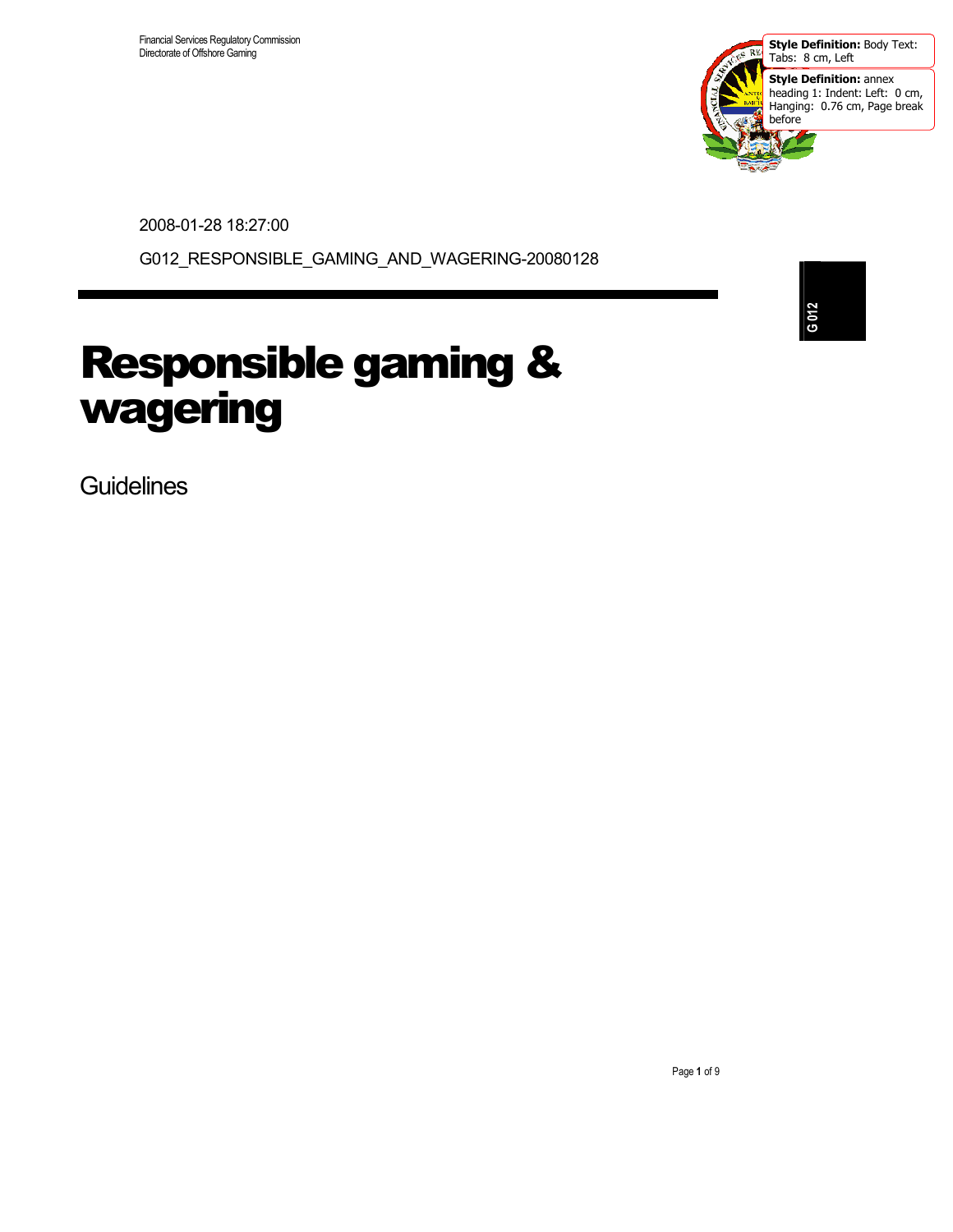

#### 1. Preliminary

#### 1.1 Authority

This document is issued by the Financial Services Regulatory Commission (the Commission) pursuant to Regulation 105 of the Antigua & Barbuda Interactive Gaming and Interactive Wagering Regulations.

#### 1.2 Confidentiality

This document, all related documents, and methodologies embodied in this document and related documents ("*the documents*") are the property of the Financial Services Regulatory Commission. Unauthorised copying and distribution of *the documents*, by any means, on any media is prohibited.

This document, its themes, and ideas are strictly confidential and may not be used in any manner other than its expressed purpose, without the written permission of the author. The documents are authorised for use by licence holders.

*The documents* are copyright.

#### 1.3 Disclaimer

The guidelines provided in this document are current at the time of writing. The Commission may in its absolute discretion amend these guidelines, or any definitions or interpretations pursuant to this or related documents at anytime.

Each licence holder should ensure it has the current version of each document.

#### 1.4 Queries

All queries relating to this document should be made, in writing, to:

Director of Gaming Financial Services Regulatory Commission First Caribbean Financial Centre Old Parham Road St John's Antigua and Barbuda

e-mail : director@antiguagaming.gov.ag

#### 1.5 References & related documents

The Financial Services Regulatory Commission utilised many documents and international standards when compiling the suite of guidelines.

The current list of related guidelines is available from the Commission's website at http://www.antiguagaming.gov.ag.

Licence holders and other interested parties should acquaint themselves with the contemporary documents before relying on them.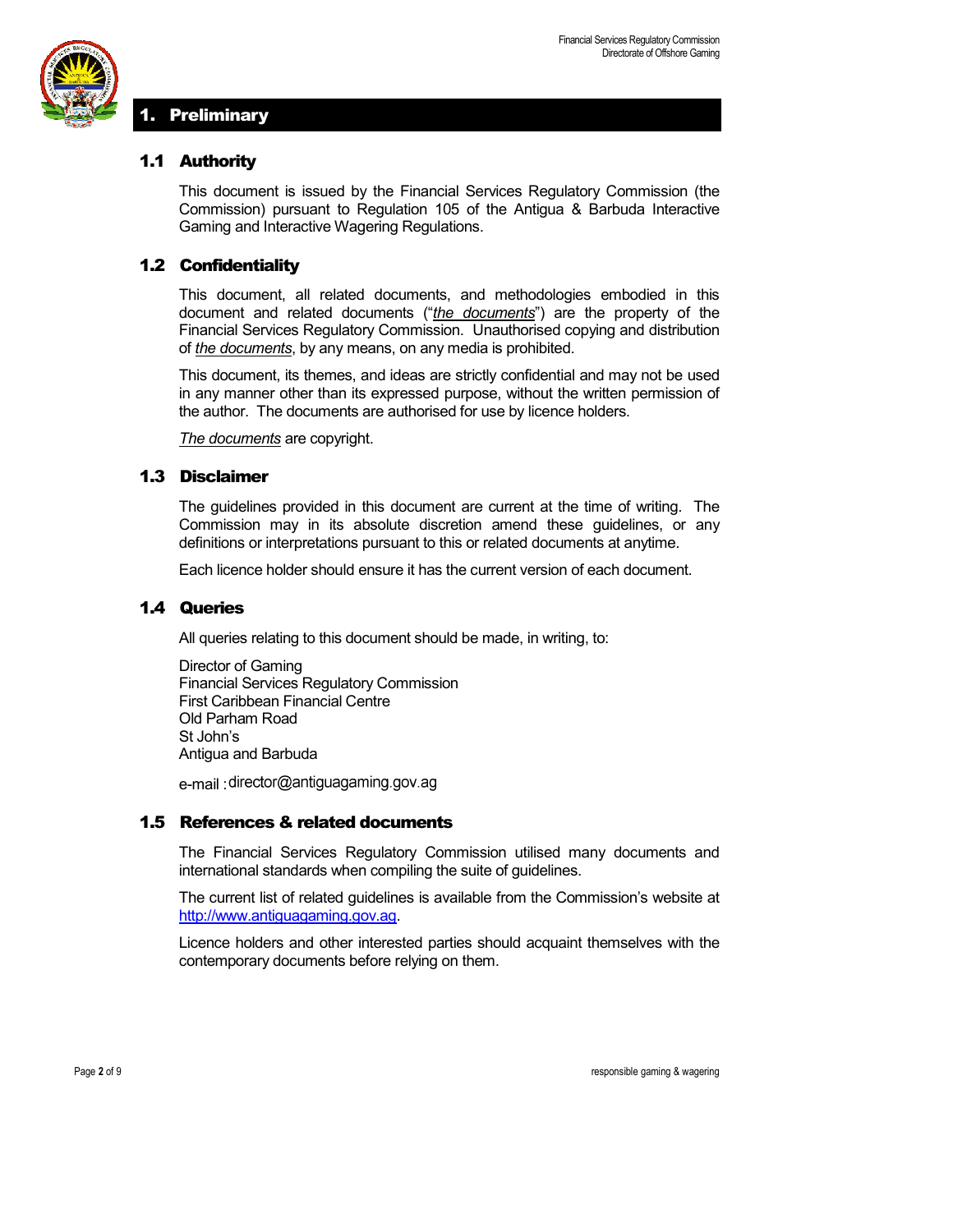$\mathbf{1}$ .

 $1.1$ 

12  $1.3$ 

 $14$ 

1.5

1.6  $2.$ 

 $2.1$ 

 $2.2$ 

 $2.3$ 

 $2.4$ 

 $2.5$ 

 $26$ 

2.7

 $28$ 2.9

 $2.10$  $2.11$ 

 $2.12$ 

Annex A:

#### **1.6 Table of contents**



**G 012**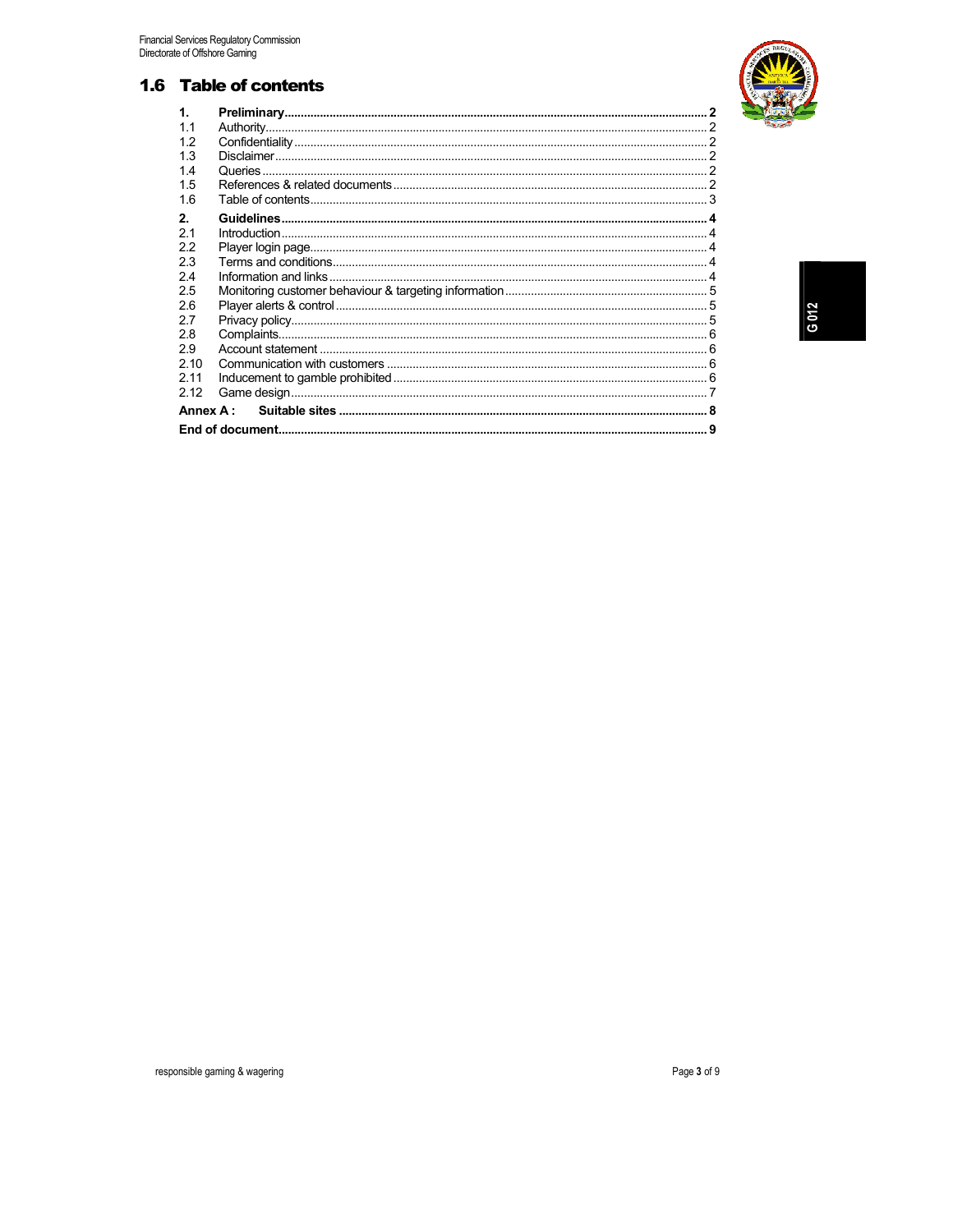

#### 2. Guidelines

These guidelines supplement and in no way substitute for the mandatory requirements stipulated in the Interactive Gaming and Interactive Wagering Regulations or any other statutory requirement.

#### 2.1 Introduction

The Commission recognises that problem gambling might not be predictable and foreseen. While the "know your customer" and "know the source of funds" requirements under anti-money laundering and the prevention of terrorism financing are critical to these guidelines, those guidelines are not enough for the purpose of minimising harm with regard to persons susceptible to problematic gambling behaviour.

The prevention of problem gambling in Antigua & Barbuda is an important public policy requirement.

The Commission requires all licence holders to demonstrate year-in-year out effective controls relating to preventing problematic gambling behaviour.

#### 2.2 Player login page

r 137 of the Interactive Gaming and Interactive Wagering Regulations mandates the provision of information to each customer at each login.

The display and format must be approved by the Commission.

The information shall include unambiguous advice that gambling can be harmful.

#### 2.3 Terms and conditions

Refer to *G 009 Operational systems, terms and conditions, and rules of games*.

#### 2.4 Information and links

#### 2.4.1 Link to information & professional help

There shall be a link to information about problem gambling and a site which provides professional help to persons with problematic gambling behaviour. This link shall be available from all screens.

There should be a link to an industry accepted and simple "self-assessment" process to determine at risk potential.

NOTE: The Commission may determine suitability of linked sites.

#### 2.4.2 Filtering applications

There should be a link or links to recognised filtering applications which enable customers to configure their computers with the intent to prevent access by minors.

#### 2.4.3 Information on all controls available via site

The information page should contain a summary of all problem control functionality available from or via the licence holder's site.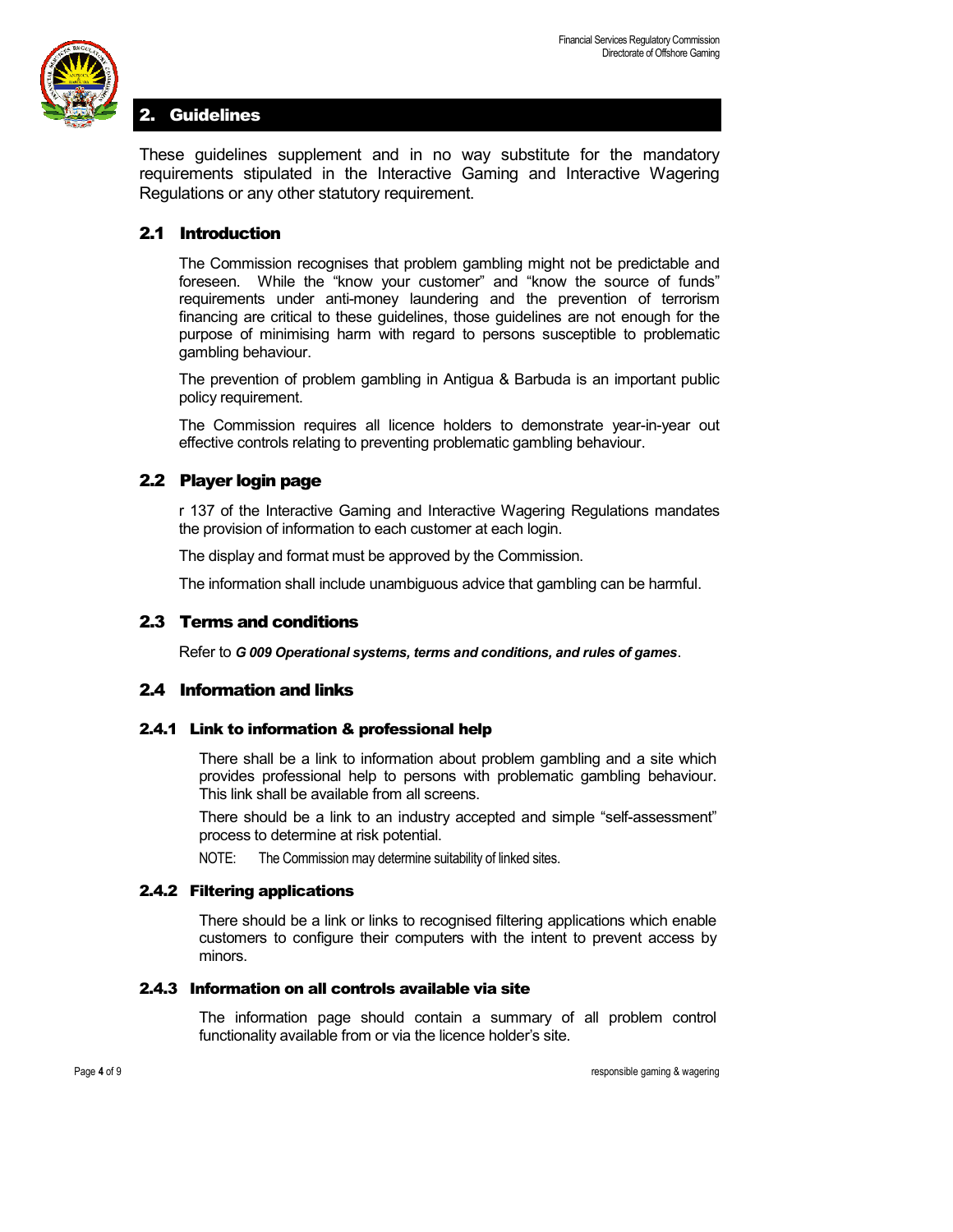#### 2.5 Monitoring customer behaviour & targeting information

#### 2.5.1 Know your customer & know the source of funds

The licence holder shall know its customer and the source of funds per antimoney laundering and the prevention of terrorism financing requirements & guidelines.

#### 2.5.2 Targeting education based on customer behaviour

The licence holder shall monitoring customer gaming and wagering behaviour and provide information related to problem gambling self-help and counselling sites. The behavioural patterns<sup>1</sup> which might be consistent with problem gambling shall be monitored, these include:

- a. a tendency for the amount wagered to increase over time;
- b. repeated, unsuccessful efforts to cut back or stop (this might be characterised by repeated self-exclusion requests or repeated betting limit requests;
- c. gambling on most days and for long periods; and
- d. requests for credit to gamble.

#### 2.6 Player alerts & control

#### 2.6.1 Player limits

Customers should be able to limit their activity in accordance with the follow criteria:

- a. the amount the customer may deposit during a period of time specified in the notice;
- b. the amount the customer is able to lose per gambling transaction;
- c. the amount the customer is able to lose per period of time; and
- d. the duration of a continuous session of gambling.

Customers may change or remove limits, where a notice to:

- e. relax (i.e. increase or remove) a limit shall not have effect for 24 hours from the notice to relax or remove the limit; and
- f. tighten a limit shall take effect immediately.

#### 2.6.2 Threshold reminders

Opt-in pages should use customer reminders of opt-in threshold reminders, for example: "I have lost more than "\$n" in one month" or "I am spending more than "m hours" per day online gambling".

#### 2.7 Privacy policy

The licence holder shall have a Privacy Policy as a component of its control systems. Customers and potential customers shall be able to access the Privacy Policy via a link.

l



Gaming Associat

<sup>1</sup> Extracted from the characteristics of pathological gambling from the Harvard Medical School, Division on Addictions, March 2004.

responsible gaming & wagering Page **5** of 9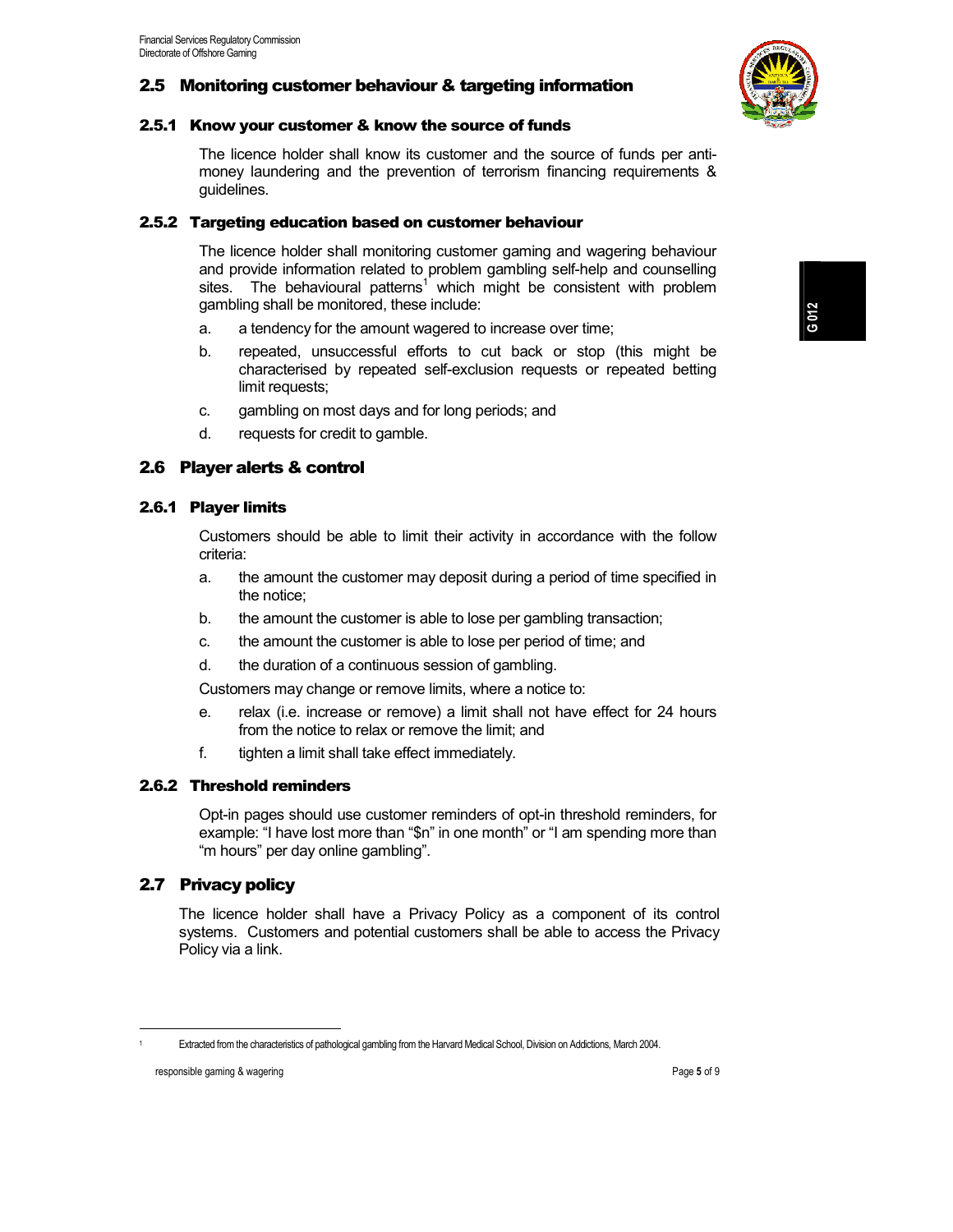

#### 2.8 Complaints

#### 2.8.1 Lodging a complaint

Customers shall be provided an easy and obvious means to lodge a complaint with the licence holder.

#### 2.8.2 Escalating complaints

Where complaints have been lodged with the licence holder, then customers shall be provided an easy and obvious means to escalate the complaint to the Commission.

#### 2.8.3 Recording complaints

Complaints and complaint management activity shall be logged and maintained pursuant to r 177 of the Interactive Gaming and Interactive Wagering Regulations.

#### 2.9 Account statement

#### 2.9.1 Access to account statement

Customers shall be able to access a statement of their accounts.

#### 2.9.2 Details of account statement

Customer account statements should include the following information (at a minimum), for one complete calendar month:

- a. all deposit activity;
- b. all withdrawal activity;
- c. gaming summary;
- d. wagering summary;
- e. opening and closing balances; and
- f. current balance.

#### 2.10 Communication with customers

Where reasonably convenient communication between the licence holder, or an associate of the licence holder, and a customer shall include a statement or message which encourages responsible gambling behaviour.

#### 2.11 Inducement to gamble prohibited

The licence holder shall not induce, or attempt to induce, a customer to continue to participate in an interactive gaming or interactive wagering transaction when the customer has attempted to end a session or log-off.

The licence holder shall not induce, or attempt to induce, a customer to continue gaming or wagering by the use of messages which imply the customer has lost by a small margin, is on the verge of winning or by any other means.

Customers must not be forced to participate in a gaming or wagering event by selecting that event. Customers must be able to back out at any time before a bet or wager is made and accepted.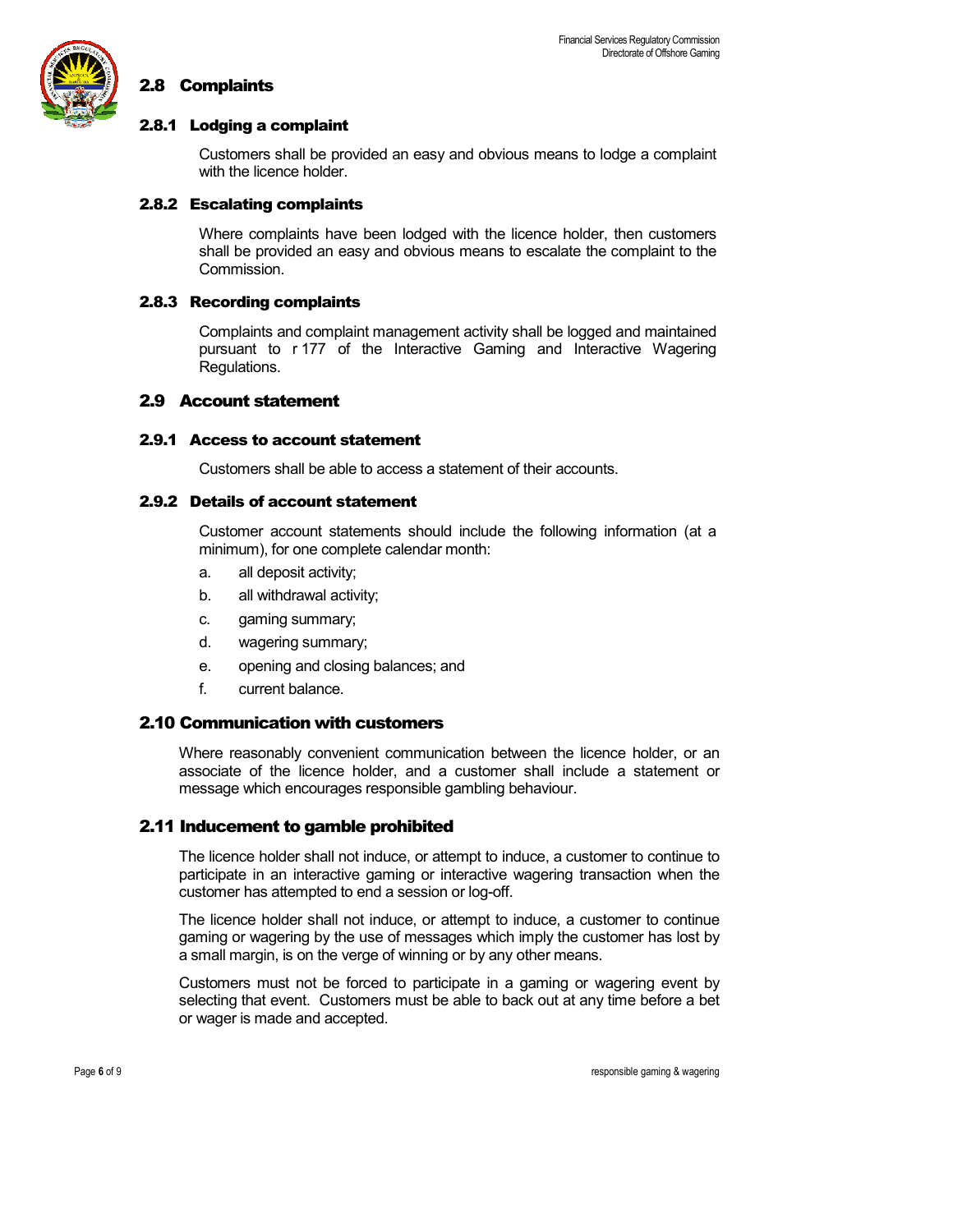#### 2.12 Game design

Refer to *G 009 Operational systems, terms and conditions, and rules of games*.



## **G 012**

responsible gaming & wagering **Page 7** of 9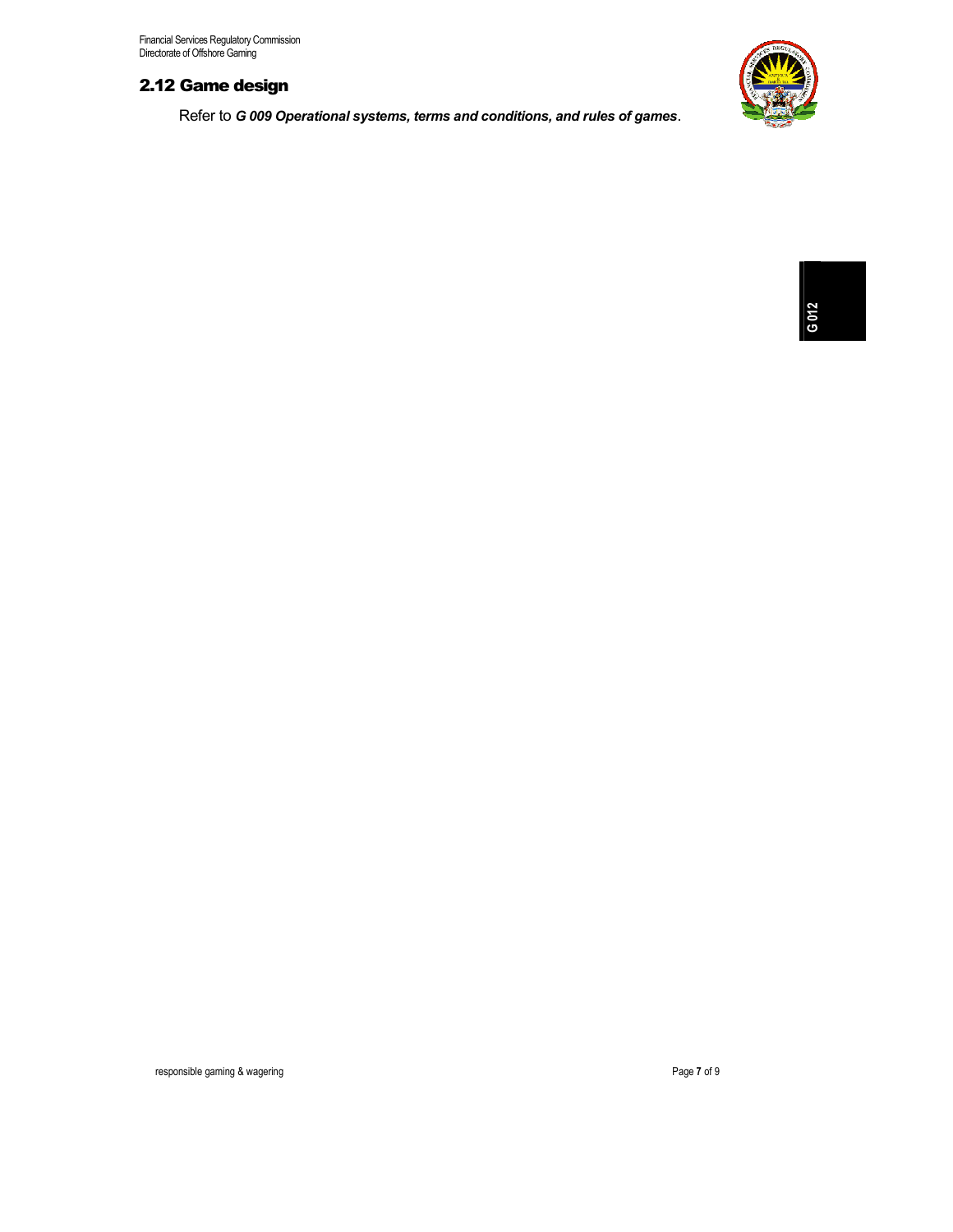

#### Annex A : Suitable sites

This is a list of sites which, at the time of writing, the Commission considers suitable for the purpose of providing guidance to persons interested in or susceptible to problematic gambling behaviour. There may be suitable sites which do not appear in this list. Licence holders may nominate sites for inclusion.

| <b>Gamblers Anonymous</b>            | www.gamblersanonymous.org   |
|--------------------------------------|-----------------------------|
| <b>GAMCARE</b>                       | www.gamcare.org.uk          |
| Gambleaware                          | www.gambleaware.co.uk       |
| ProblemGambling.ca                   | www.problemgambling.ca      |
| National Council on Problem Gambling | www.ncpgambling.org         |
| Responsible Gambling Council         | www.responsiblegambling.org |

Page **8** of 9 **responsible gaming & wagering**